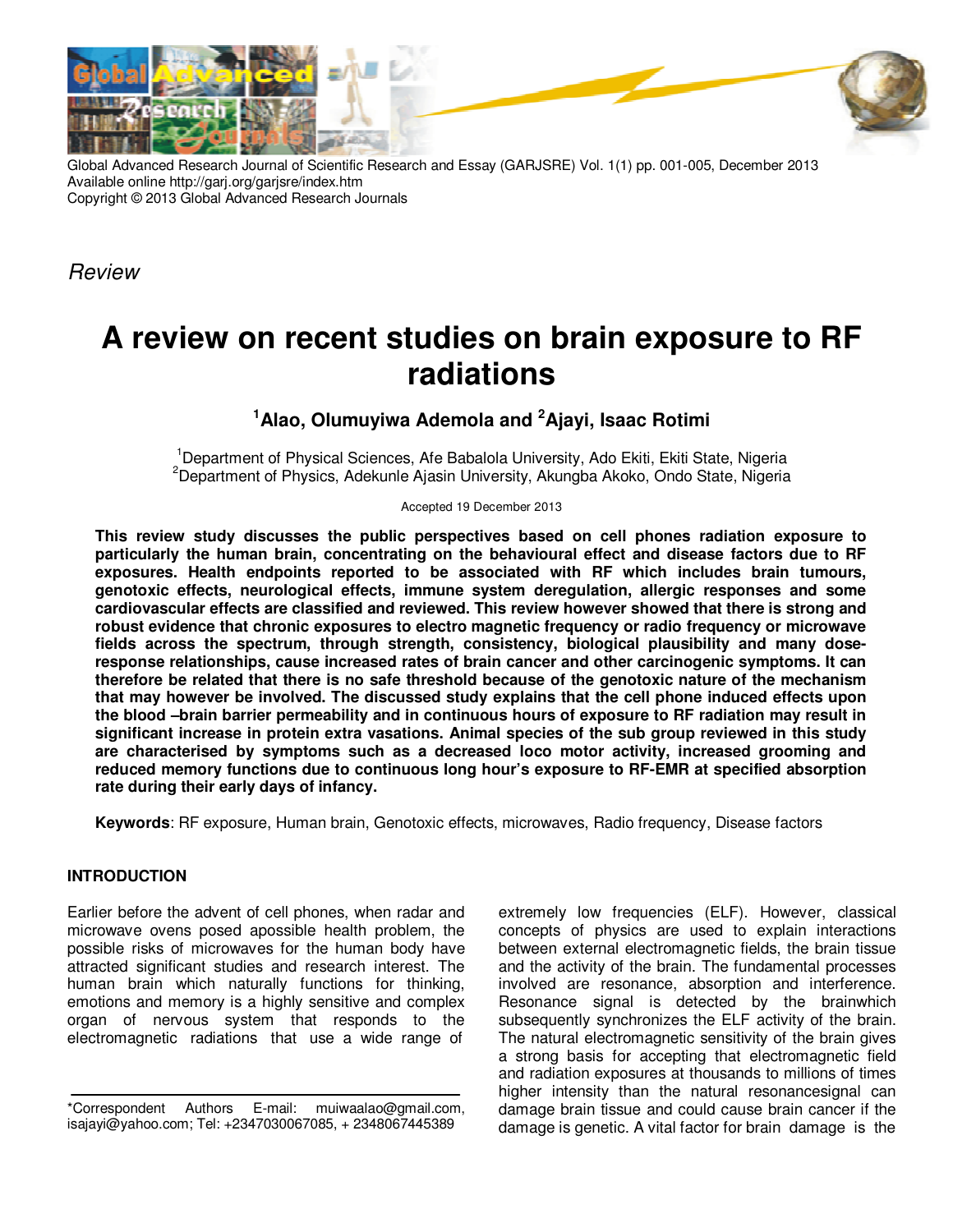primary need for damaged brain cells to be repaired if possible, because of the nearly total lack of replacement. Oscar and Hawkins early performed studies on effects of radio frequency (RF) uponthe brain when they demonstrated that at very low energy levels (<  $10W/m^2$ ), the fields in a restricted exposure window caused a significant leakage of 14 Cmannitol, innulin and also dextran (same molecular weight as albumin) from the capillariesinto the surrounding cerebellar brain tissue (Oscar and Hawkins1977). Nonetheless, recent studies have also shown that Electromagnetic frequency at 1.8 GHz increases the permeability to sucrose of the brain (Schirmacher et al. 2000). Other Studies inferred that this part of the central nervous system in exposure to RF, pulsed and static magnetic fields usually give rise to a significant pinocytotic transport of albumin from the capillaries into the brain.

# **Hypothesis**

The Resonance signal is a mainly tropically sourced radiating Electromagnetic frequency signal that is chronically globally available. This signal is characterized by mean vertical electric field strength in the range  $(0.013{\text -}0.33 \text{pW/cm}^2)$ , averaging about  $0.1 \text{pW/cm}^2$ . The brain's circadian and ELF activity is synchronized by this signal with a matching frequency range being resonantly absorbed in the brain tissue. Solar and Geomagnetic Activity (SGMA) induces changes in human health, including cancer, through modulating the resonance signal, altering brain activity and altering melatonin production. Melatonin which plays a vital role in free radical scavenging and in the competence of the immune system, shows that brain tissue responds to external ELF modulated signals by altering the rate of flux of calcium ions through neurons, at extremely low induced issue field intensities down to  $10^{-8}$ V/cm. Strong evidences from hypothesis showed that resonance signal (particularly the Schumann Resonance (SR) Signal) is detected by the brain, and theSR signal synchronizes the ELF activity of the brain and that the brain tissue responds to external ELF modulated signals by altering the rate of flux of calcium ions through neurons, at extremely low induced issue field intensities down to  $10^{-8}$ V/cm (Cherry N, 2002). The brain's circadian and ELF activity is synchronized by this signal with a matching frequency range being resonantly absorbed in the brain tissue. Solar and Geomagnetic Activity (SGMA) induces changes in human health, including cancer, through modulating the SR signal, altering brain activity and altering melatonin production. With SGMA activity, though the Schumann Resonance signal, altering human melatonin, then it is shown to be causally associated with a homeostatic relationship with variations in rates of cancer, cardiac, reproductive and neurological diseases andmortality, through a large body of multiple and independent

studies.

### **Potential Changes Associated with RF Exposures**

Genotoxic substances have been found to potentially causing genetic mutations or cellular damage that can contribute to the development of cancerous tumours. These have been the observation from the empirical studies of the potential of RF-EMFs to cause changes in a cell's genetic material (DNA) or to damage the genome.

Researchers who placed a cell phone at a one-meter or about a yard distance from human cells found a reduction in DNA repair in cells with double-strand DNA damage. The strongest effects were observed in stem cells. Since stem cells are more active in children, researchers argue that children may be at an increased risk of cancer from cell phone exposures (John Wargo et al, 2012). It was also discovered that neuron damage in the brain may occur after a long time exposure or intermittent exposure cell phones usage. Microwave radiation have been reported to cause cataracts and effects on the retina, cornea and other ocular systems, however, researchers have recommended further study of effects on the eye lens and lens epithelial cells since Electromagnetic fields from microwave radiation have been shown to have a negative impact on the eye lens. One study warns, High frequency microwave electromagnetic radiation from mobile phones and other modern devices has the potential to damage eye tissues. The addictive usage of cell phones has spontaneous behavioural effects and however become a concerned phenomena index to psychologist sover the years. Psychologists have warned that cell phone users that have become addicted to these devices are at the risk of experiencing withdrawal symptoms typically associated with substance abuse, such as anxiety, insomnia, and depression.

## **Other Effects Associated With RF Exposure**

Electromagnetic Hypersensitivity (EHS) is an adverse medical symptom resulting from the exposure to electromagnetic fields. People with electromagnetic hypersensitivity (EHS) report symptoms from even low levels ofexposure to non-ionizing electromagnetic radiation (Hocking, B and Westerman R, 2001). Report showed that cell phones users associated with EHS are found with complaints such as headaches, nausea, dizziness and blurred vision. Recent studies on heart rate showed that pregnant women exposed to EMF emitted by mobile phones on telephone-dialing mode for 10 minutes a day during pregnancy and after birth had babies with statistically significant increases in fetal and neonatal heart rate. (RezkA Y et al, 2008). However, researchers suggested that this may result from a physiological response to the pulsed magnetic fields, and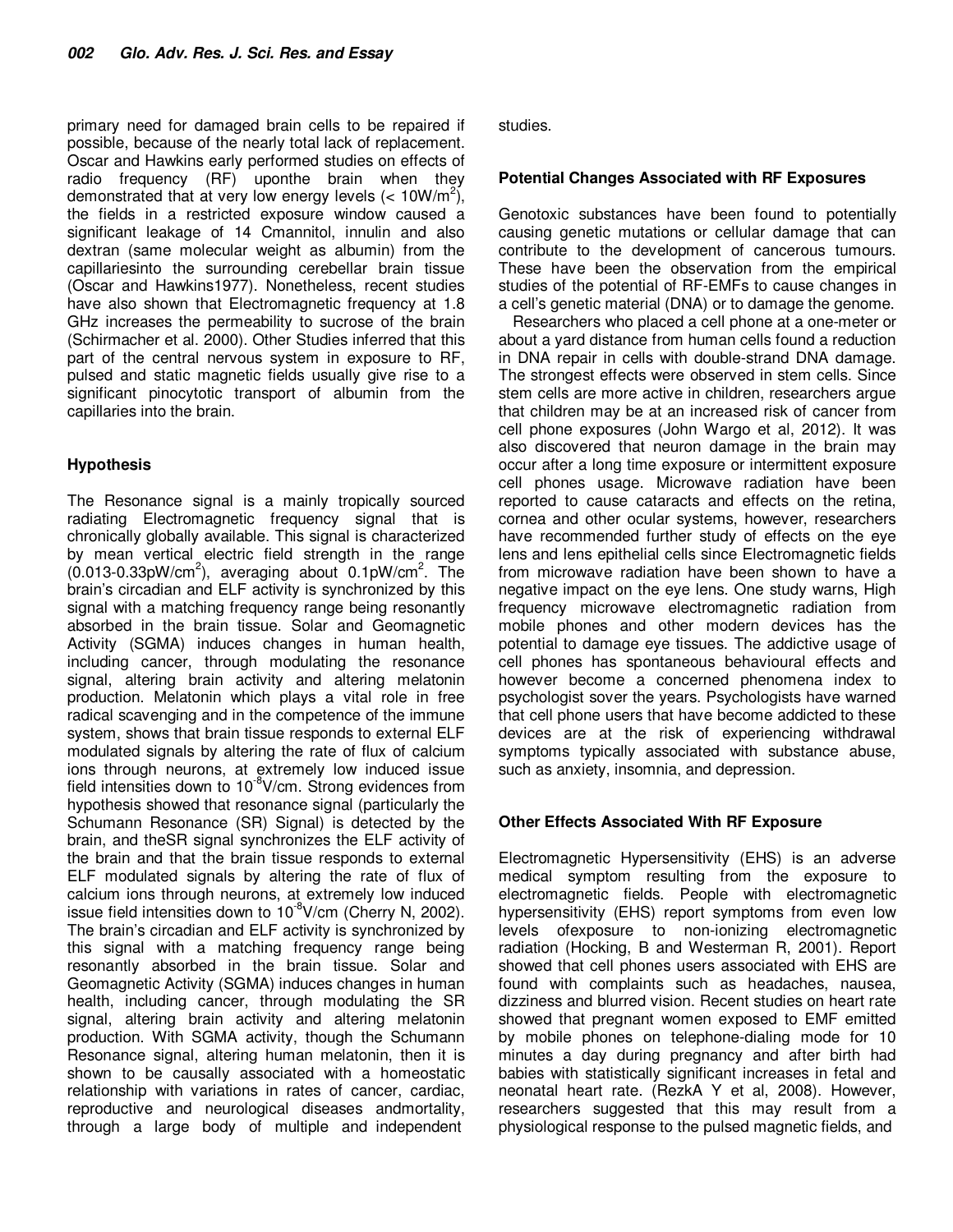| Table 1. Recent Studies on Brain Exposure to RF Radiations: Effects on Cognition, Learning and Memory |  |
|-------------------------------------------------------------------------------------------------------|--|
|-------------------------------------------------------------------------------------------------------|--|

| <b>Animal Model</b>      | Year | Frequency/SAR                    | <b>Exposure Duration</b>                                                                            | Effect/Observation                                                                                                                                                                               | <b>Author</b>             |
|--------------------------|------|----------------------------------|-----------------------------------------------------------------------------------------------------|--------------------------------------------------------------------------------------------------------------------------------------------------------------------------------------------------|---------------------------|
| Human                    | 2006 | 890.2MHz/NS                      | Continuous for 2 hours                                                                              | Exposure to left side of brain slowed<br>left hand response time                                                                                                                                 | Eliyahu et al.            |
| Human                    | 2006 | 900MHz/2.8W/kg                   | Continuous for 1 hour                                                                               | Changes in gene and protein<br>expression. Mobile phone radiation<br>exposure disturb the cytoskeleton<br>component $F - actin$ fibers by<br>phosphorus                                          | Leszczynski et<br>al.     |
| Human                    | 2006 | 1.9GHz/1.0W/kg                   | Continuous for 1 hour                                                                               | Significantly elevated the expression<br>of heat shock proteins (HSPs) and<br>showed stress response                                                                                             | Chauhan et al.            |
| Human                    | 2006 | 1.9GHz/1.0W/kg                   | Continuous for 6 hours, 5<br>minutes. On a 10 minutes<br>off.                                       | No changes in stress related gene<br>expression                                                                                                                                                  | Chauhan et al.            |
| Human                    | 2005 | 1.95GHz/ 3.60 mW/kg              | 1,2,3 hours exposure<br>durations                                                                   | Affect the refolding kinetics of<br>eukaryotic proteins. MW-EMF<br>induces apopotosis through the<br>activation of ras-erk survival<br>signaling due to enhanced<br>degradation of ras and Raf-1 | Caragliaet al             |
| Human                    | 2004 | 900MHz/NS                        | Continuous for 1 hour                                                                               | Changes in protein expression<br>involved in the structure of cell                                                                                                                               | Nylund and<br>Leszczynski |
| Human                    |      | 902MHz/NS                        | Continuous for 50 minutes                                                                           | Pulsed EMF exposure impaired<br>cognitive performance                                                                                                                                            | Maier R et al.            |
| Subgroup<br><b>Model</b> |      |                                  |                                                                                                     |                                                                                                                                                                                                  |                           |
| Rat                      | 2010 | 900MHz-1.8GHz/NS                 | 50 missed calls (45 sec.);<br>within 1 hr per day for 4<br>weeks                                    | Altered passive avoidance behaviour<br>and hippocampal morphology                                                                                                                                | Narayan SN et<br>al.      |
| Rat                      | 2009 | 840MHz/NS                        | Continuous for 3 hours/day<br>from day 2 to day 14 after<br><b>birth</b>                            | Decreased locomotor activity,<br>increased grooming and a tendency<br>toward increased basal<br>corticosterone levels                                                                            | Daniel WM et al.          |
| Rat                      | 2008 | 900MHz/ 0.0006W/kg<br>$-0.6W/kg$ | 2 hours/week for 55 weeks                                                                           | Reduced memory functions after<br><b>GSM</b> exposure                                                                                                                                            | Nittby H et al.           |
| Mouse                    | 2010 | 900MHz/0.41W/kg -<br>0.98W/kg    | 1 hour 55 minutes for the<br>first 3 days; 3 hours 45<br>minutes on the fourth day's<br>probe trial | Deficits in consolidation and / or<br>retrieval of learned spatial<br>information                                                                                                                | Fragopoulou AF<br>et al.  |

recommend avoidance of cellular phone use during early weeks of gestation, and also recommend further studies.

#### **Discussions of the Tabular Model**

Table 1 shows varieties of studies of cell phone RF radiation on the brain system. Literature of facts explains that the mobile phone induced effects upon the blood – brain barrier permeability and in continuous hours of exposure to RF radiation may result in significant increase in albumin extravasations. Leszczynski et al evaluation discussed that when human endothelial cell lines are exposed to radio frequency radiation over a continuous 1 hour duration, changes in gene and

protein are visible and also the cytoskeleton component F – actin fibers are disturbed. The GSM – 900MHz of brain power density 2.8W/kg was used for this study, (see Table 1).

Human Lymphoblustomy cell line exposed to a continuous 1 hour 1.9GHz -GSM machine with specific absorption rate (SAR) of 1 W/kg (Chauhan et al experiment) showed there was significantly elevation of heat shock protein (HSP) signifying a stress response. The same characteristic GSM equipment but with SAR 10W/kg showed no changes in stress related gene expression after a continuous exposure of the human model in 6 hours 5minutes RF radiation. Nylund and Leszczynsk inferred the same observation for 900MHz with no SAR, the observed property was changes in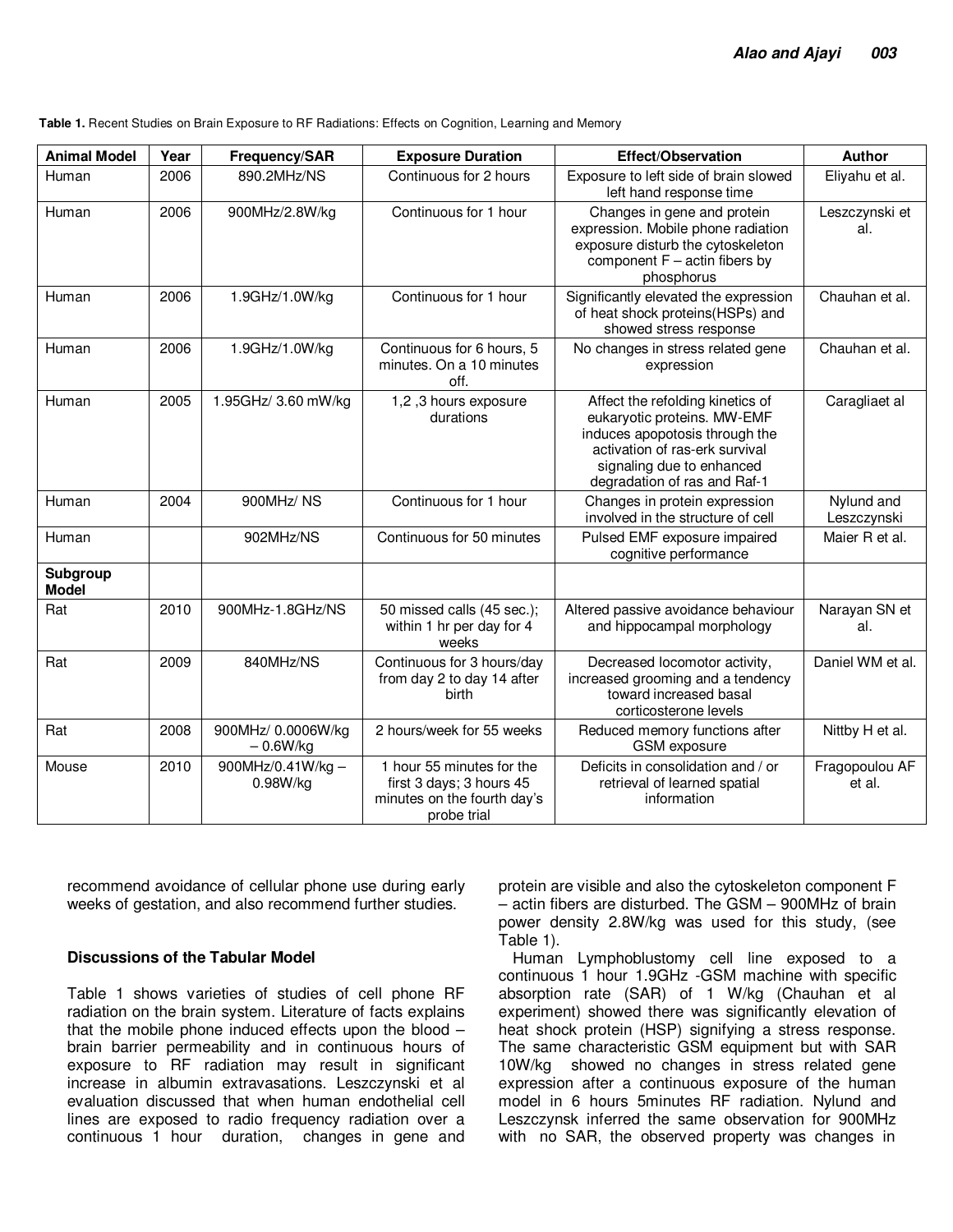protein expression in the structure of the endothelial cell. 902MHz/NS characteristic RF exposure impaired the cognitive performance of human model. Table 1 also showed the subgroup animal model in this study. Rat specimen exposed to RF radiation of system with 840MHz with NS specific absorption rate for continuous 3 hours on daily basis from day 2 to day 14 after birth exhibited a decreasedloco motor activity, increased grooming and a tendency toward increased basal cortiocosterone level (Daniel et al, 2009).

#### **Relevance and Evaluation of the Specific Absorption Rate (SAR)**

The specific absorption rate (SAR) is used as the dosimetric measure of frequencies. At lower frequencies (<100KHz), many biological effects are quantified in terms of current density in tissue and the parameter involved is often used as a dosimetry quantity. At higher frequencies, many interactions are due to the rate of energy per unit mass. The specific absorption rate (SAR) is the absorbed power per the absorbing mass which is expressed as Wkg<sup>-1</sup>. However, the most obvious approach towards dosimetry analysis is to experimentally determine the SAR distribution in phantoms simulating animal and human bodies, as well as real cadavers. One way of determining the local or whole body SAR isby temperature measurement. Specific Absorption Rate (SAR) is proportional to the temperature increase only when the effects of heat diffusion can be neglected. With this limitations in view, SAR concept has proven to be a simple and useful tool in quantifying the interactions of RF/ microwave radiation with living systems. This enables us to compare the experimentally observed biological effects in various species under various exposure conditions. The SAR is defined however as the time derivative of the incremental energy  $(dW)$  absorbed by or dissipated in an incremental mass  $(dm)$  contained in a volume element  $(dV)$  of a given density  $(\rho)$ . The possible mechanism use in the evaluation techniques shows that radio frequency of electromagnetic wave (EMW) transmits signals from cellular phones to the base stations and antennas. The frequencies of such waves are low and ranges mostly between 800MHz and 2200MHz. However there is risk to cell phones user because the human body can act as antennas that absorb the waves and convert them to eddy current.

$$
SAR = \left(-\frac{d}{dt}\right)\left(\frac{dW}{dm}\right) = \left(\frac{d}{dt}\right)\left(\frac{dW}{\rho(dV)}\right) \quad (1)
$$
  

$$
SAR = C \frac{\Delta T}{dr} \quad (2)
$$

The SAR is proportional to the temperature increase  $(AT)$ , when the effects o thermal conduction, convection and radiation are negligible, in the time interval  $(\Delta t)$ .

C in equation (2) is the specific heat capacity of the body mass. The same can also be evaluated, using the poynting vector theorem for sinusoidal varying electromagnetic field:

$$
SAR = -\left(\frac{\omega \varepsilon_0}{2\rho}\right) - |E_i|^2 \tag{3}
$$
  

$$
SAR = \left(\frac{\varepsilon}{\varepsilon_0}\right) - |E_i|^2 \tag{4}
$$

where  $\mathbb{E}_{\mathbb{F}}|^2$  is the peak value of the internal electric field  $(Vm^{-1})$ . SAR is also dependent upon the wave type, that is, square, sine of triangular. The average SAR is defined as the ratio of the total power absorbed in the exposed body to the mass in which it is absorbed, which is not necessarily that of the total body.

#### **Review Phenomena Indices of Epidemiological Effects of EMR on Human Brain**

The effects of different intensities and modulations of RF on an animal model where the effects takes place in the cerebral medium have proven that sub thermal energies from both pulse-modulated and continuous RF fields – including those from real GSM mobile phones have the potency to significantly open the Blood- Brain Barrier (BBB) for the animals´ own albumin to pass out into the brain and to accumulate in the neurons and glial cells surrounding the capillaries (Malmgren1998; Persson et al. 1997). Similar results are found by others (Fritze et al.1997) pointing out that when such a relatively large molecule as albumin may pass the BBB, also many other smaller molecules, including toxic ones, may escape into the brain due to the exposure to RF. Nevertheless researchers have not really concluded that such leakage is harmful for the brain. Reports has however shown that autologous albumin injected into the brain tissue of an animal model (Rat) leads to damage the neurons at the injection site when the concentration of albumin in the injected solution is at least 25% of that in blood (Hassel et al.1994).

#### **CONCLUSION**

When aiming to prevent the central nervous system from chronic RF exposures that could cause serioushealth effects, such as cancer, a precautionary approach is appropriate. This review assessment relies primarily on the informative study, given various kinds of evidence based on evaluation from association to causation. Biological mechanisms may also be helpful. The use of mobile phones is currently one of the fastest growing technological developments. The close proximity of the antenna of such a device to the head and consequently to the brain has raised concerns about the biological interactions between EMR and the brain tissues. The